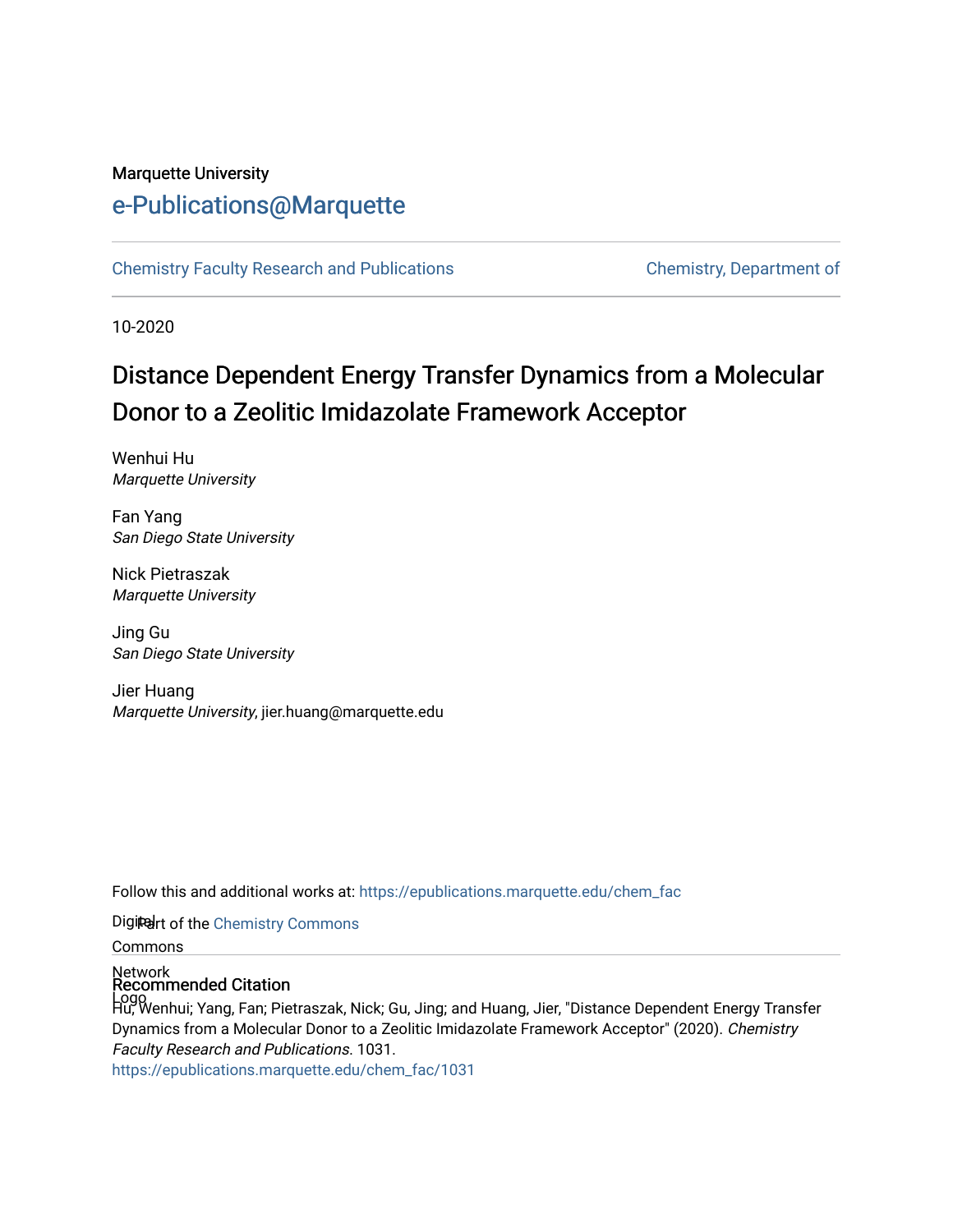**Marquette University**

## **e-Publications@Marquette**

#### *Chemistry Faculty Research and Publications/College of Arts and Sciences*

*This paper is NOT THE PUBLISHED VERSION***.**  Access the published version via the link in the citation below.

*Physical Chemistry Chemical Physics*, Vol. 22, No. 44 (October 2020): 25445-25449. [DOI.](https://doi.org/10.1039/D0CP03995K) This article is © Royal Society of Chemistry and permission has been granted for this version to appear in [e-](http://epublications.marquette.edu/)[Publications@Marquette.](http://epublications.marquette.edu/) Royal Society of Chemistry does not grant permission for this article to be further copied/distributed or hosted elsewhere without the express permission from Royal Society of Chemistry.

# Distance Dependent Energy Transfer Dynamics from a Molecular Donor to a Zeolitic Imidazolate Framework Acceptor

Wenhui Hu Department of Chemistry, Marquette University, Milwaukee, Wisconsin Fan Yang Department of Chemistry and Biochemistry, San Diego State University, San Diego, California Nick Pietraszak Department of Chemistry, Marquette University, Milwaukee, Wisconsin Jing Gu Department of Chemistry and Biochemistry, San Diego State University, San Diego, California Jier Huang Department of Chemistry, Marquette University, Milwaukee, Wisconsin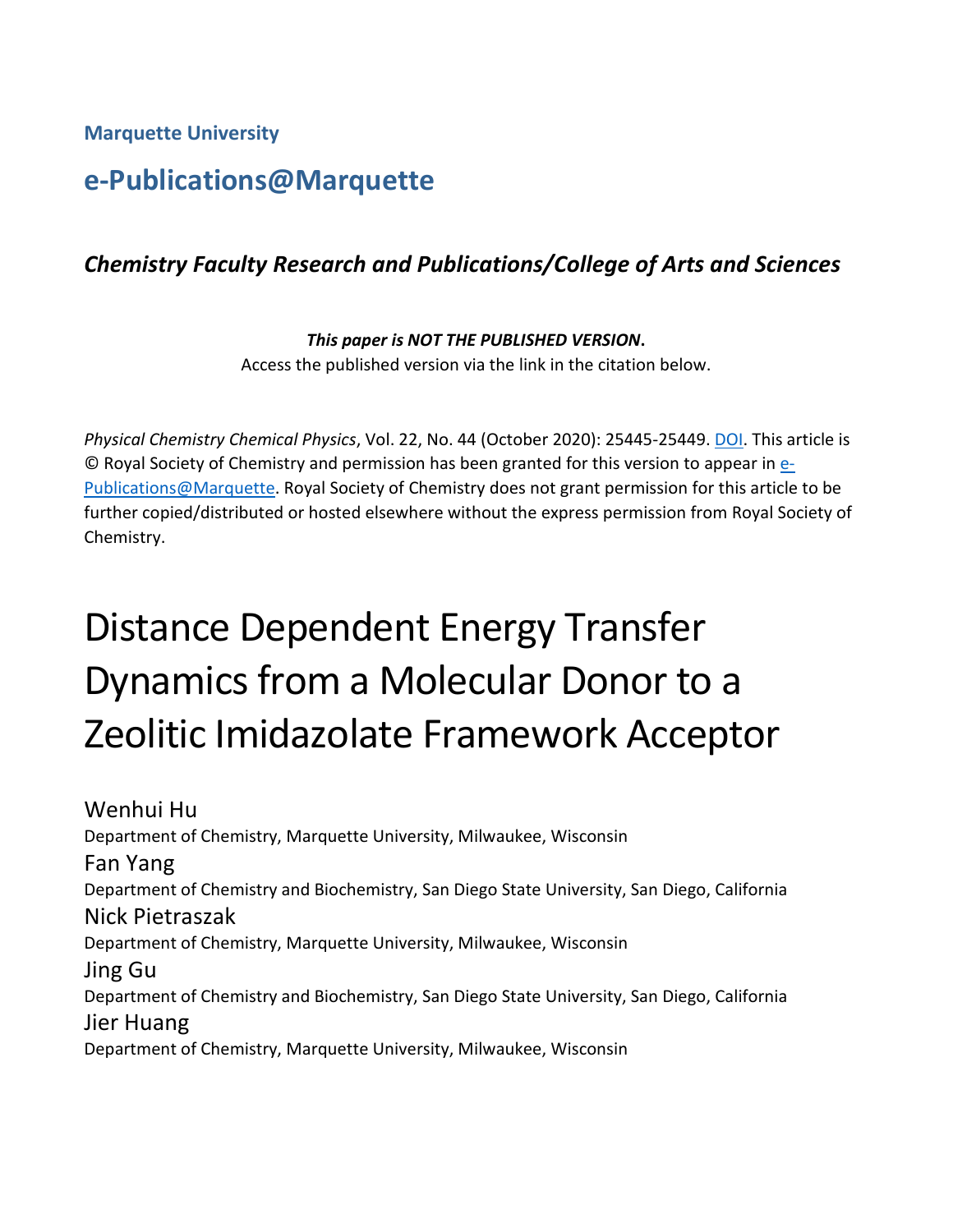#### Abstract

Zeolitic Imidazolate frameworks (ZIFs) have been demonstrated as promising light harvesting and photocatalytic materials for solar energy conversion. To facilitate their application in photocatalysis, it is essential to develop a fundamental understanding of their light absorption properties and energy transfer dynamics. In this work, we report distance-dependent energy transfer dynamics from a molecular photosensitizer (RuN3) to ZIF-67, where the distance between RuN3 and ZIF-67 is finely tuned by depositing an ultrathin  $Al_2O_3$  layer on the ZIF-67 surface using an atomic layer deposition (ALD) method. We show that energy transfer time decreases with increasing distance between RuN3 and ZIF-67 and the Förster radius is estimated to be 14.4 nm.



#### Introduction

Zeolitic imidazolate frameworks (ZIFs), a subclass of metal organic frameworks (MOFs), are composed of  $Zn^{2+}$  or  $Co<sup>2+</sup>$  nodes tetrahedrally coordinated with imidazole-based organic linkers.<sup>1–5</sup> Owing to their ordered porous structure and large surface area, ZIFs have emerged as new materials for gas storage and separation,  $6-9$  chemical sensing, $10,11$  and catalysis.<sup>12–14</sup> Driven by the demand for renewable energy and environmental concerns, recent interests have extended their application in photocatalysis with a number of reports having demonstrated their capability as photocatalytic materials.<sup>15-19</sup> However, in the majority of these systems, ZIFs were either used as hosts for reaction substrates/catalytic active species or templates to synthesize porous hybrid materials through an annealing process.<sup>20-24</sup> In contrast, our recent studies showed that ZIFs based on Co nodes and 2-methyl imidazolate ligand (ZIF-67) not only possess broad absorption in the UV-visible-near IR region but also exhibit a long-lived excited state (ES), where the porous framework of ZIF-67 plays a central role in the formation of the long-lived ES.<sup>25,26</sup> A further study then showed that the electron in this ES state can be extracted through interfacial electron transfer (ET) from excited ZIF-67 to methylene blue, which largely demonstrates the promise of using ZIFs as intrinsic light harvesting and charge separation materials for solar energy conversion.<sup>27</sup>

While ZIF-67 has broad absorption in both the visible and near IR region, the extinction coefficients of these spectral transitions resulting from dipole forbidden d–d transitions of Co nodes are quite low (∼100–1000 mol L<sup>-1</sup> cm<sup>-1</sup>).<sup>28</sup> In response to this challenge, we encapsulated molecular (RuN3)<sup>29</sup> and semiconductor  $(CdS)^{30}$  photosensitizers (PS), which have absorption in the visible region that compensates the absorption of ZIF-67 and have much larger extinction coefficient, into ZIF-67. We showed that both systems can strengthen the light harvesting ability of ZIF-67 as efficient energy transfer (ENT) can occur from the guest PSs to ZIF-67. These results demonstrate that encapsulating a guest unit chromophore that can relay energy to ZIFs through ENT is a promising approach to enhance the light harvesting ability of ZIFs. A natural question that follows these ENT studies is to unravel the key factors that control the dynamics of ENT. It has been shown previously that ENT efficiency is largely dependent on the distance between the donor and acceptor.<sup>31–38</sup> In this work, we report the impact of distance between RuN3 and ZIF-67 on the ENT dynamics in the RuN3/ZIF-67 hybrid. The distance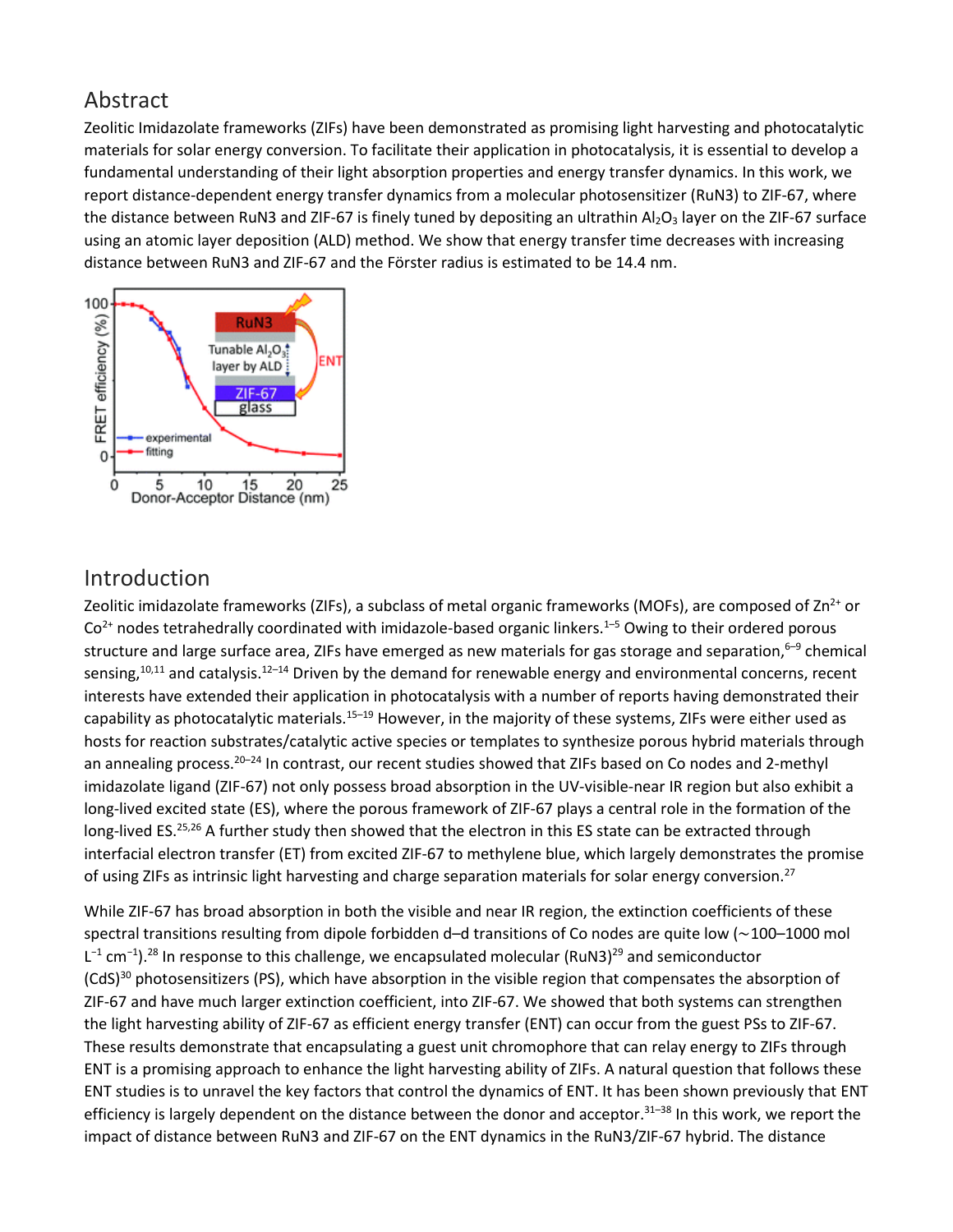between RuN3 and ZIF-67 is controlled by tuning the thickness of the Al<sub>2</sub>O<sub>3</sub> layer from 3 nm to 8.5 nm, which is deposited on the surface of the ZIF-67 film before sensitization of RuN3 using atomic layer deposition (ALD). We show that the ENT efficiency decreases with increasing thickness of  $Al_2O_3$  between RuN3 and ZIF-67, where the theoretical Förster radius estimated according to the reported point to plane resonance energy transfer under 4th-power law<sup>33,39,40</sup> is 14.4 nm.

#### Results and discussion

The schematic representation of the synthesis of RuN3/Al<sub>2</sub>O<sub>3</sub>/ZIF-67 hybrid films is illustrated in Scheme 1 (see details in ESI†). In the first step, a glass slide pre-treated with Piranha solution was immersed into the mixture of Co(NO<sub>3</sub>)<sub>2</sub>·6H<sub>2</sub>O and 2-methylimidazole (2 mIm). After about 1 h, transparent and continuous ZIF-67 film was formed on both sides of the glass slide (step I).<sup>25,29</sup> ZIF-67 crystals on one side of the film are scratched off to make a single-side ZIF-67 film. The Al<sub>2</sub>O<sub>3</sub> layer with different thickness was then deposited on the surface of ZIF-67 film using ALD (step II). At a temperature of 100–200 °C, the deposition of Al<sub>2</sub>O<sub>3</sub> usually has a stable growth rate of 0.1–0.11 nm per cycle on non-porous substrates.<sup>41–43</sup> However, as demonstrated using the transmission electron microscopy (TEM) images, a much thicker layer of Al<sub>2</sub>O<sub>3</sub> was identified (Fig. S1, ESI<sup>+</sup>). This can be explained by the nanoporous structure of ZIF-67, where  $Al_2O_3$  is not only deposited on the surface but also the subsurface in the nanostructure. As a result, alternatively depositing 10 to 40 cycles of trimethylaluminum and water at 120 °C resulted in a 3 nm to 8.5 nm Al<sub>2</sub>O<sub>3</sub> thin film on ZIF-67 (Table S1, ESI<sup>+</sup>). After the deposition of  $AI_2O_3$ , the same amount of RuN3 in methanol solution was dropped onto the  $AI_2O_3/ZIF-67$  films to form RuN3/Al2O3/ZIF-67 hybrid films (step III).



Scheme 1 Schematic representation of the synthesis of RuN3/Al2O3/ZIF-67 thin film.

Fig. 1a shows the XRD patterns of blank glass slides,  $Al_2O_3$  on glass slides, ZIF-67 on glass slides,  $Al_2O_3(8.5)$ nm)/ZIF-67, and RuN3/Al<sub>2</sub>O<sub>3</sub>(8.5 nm)/ZIF-67. A broad peak was observed in the range of 20 $^{\circ}$  to 40 $^{\circ}$  among all samples including the naked glass slide, which can be attributed to the diffraction of amorphous glass.  $Al_2O_3/ZIF$ 67 and RuN3/Al<sub>2</sub>O<sub>3</sub>/ZIF-67 films (Fig. 1a and Fig. S2a and b) all show similar XRD patterns to ZIF-67 film on glass, suggesting that the ZIF-67 structure is retained in the films after ALD deposition of  $Al_2O_3$  and RuN3 sensitization. Note that the diffraction patterns of the ZIF-67 film on glass seem different from that of ZIF-67 crystals (Fig. S2, ESI†). This can be attributed to the impact of the glass slide on the diffraction patterns as the XRD patterns of the ZIF-67 crystals are scratched off from the glass slide resemble that of ZIF-67 crystals synthesized from standard growth (Fig. S2c, ESI†). The retention of the ZIF-67 structure in these hybrid films was further supported by the UV-Visible absorption spectra (Fig. 1b and Fig. S3, ESI+), where Al<sub>2</sub>O<sub>3</sub>/ZIF-67 and RuN3/Al<sub>2</sub>O<sub>3</sub>/ZIF-67 films with different thickness of Al<sub>2</sub>O<sub>3</sub> all show absorption peaks centered at 585 nm originating from  $T_d$  Co<sup>II</sup> d–d transition, consistent with that of ZIF-67.<sup>25</sup> While RuN3 has a prominent absorption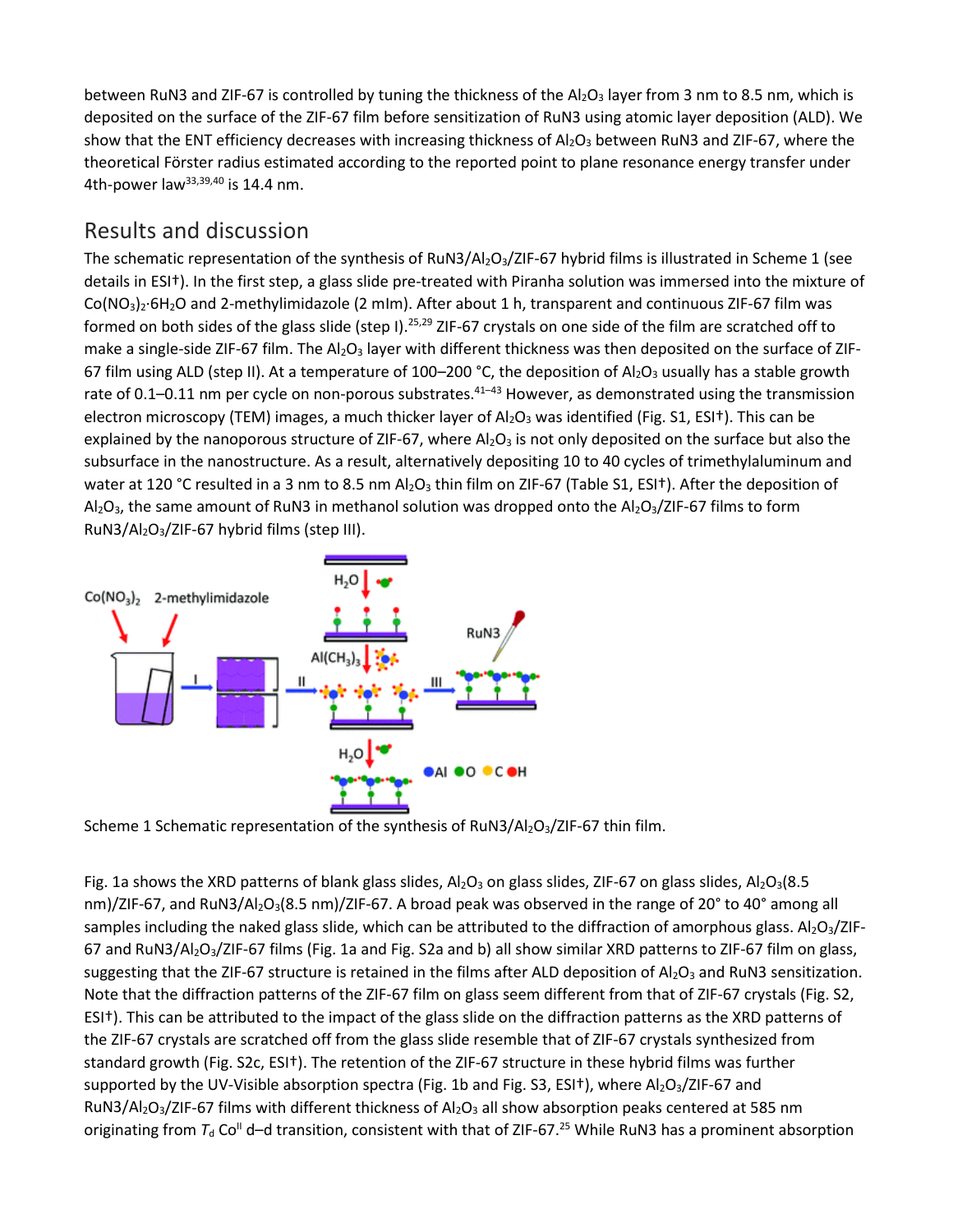peak around 500 nm corresponding to ligand-to-metal charge transfer band (LMCT) (pink plot in Fig. 1b), it cannot be easily seen from the UV-visible absorption spectrum of RuN3/ZIF-67 due to its overlap with ZIF-67 absorption. Nevertheless, the transient absorption experiments below confirm the adsorption of RuN3 on the surface of Al<sub>2</sub>O<sub>3</sub>/ZIF-67 film.



Fig. 1 (a) XRD patterns of glass, Al<sub>2</sub>O<sub>3</sub>/glass, ZIF-67/glass, Al<sub>2</sub>O<sub>3</sub>(8.5 nm)/ZIF-67 and RuN3/Al<sub>2</sub>O<sub>3</sub>(8.5 nm)/ZIF-67. (b) UV-visible absorption spectra of RuN3/ZIF-67, Al<sub>2</sub>O<sub>3</sub>(8.5 nm)/ZIF-67, RuN3/Al<sub>2</sub>O<sub>3</sub>(8.5 nm)/ZIF-67 and  $RuN3/Al<sub>2</sub>O<sub>3</sub>$ .

Transient absorption (TA) spectroscopy is used to examine the impact of the thickness of the  $Al_2O_3$  layer on the ENT dynamics from RuN3 to ZIF-67. Fig. 2a shows the TA spectra of RuN3/ZIF-67 following 410 nm excitation, which selectively excites RuN3 as ZIF-67 has negligible absorption at 410 nm. Consistent with the previous literature result,<sup>29</sup> immediately following the excitation, the TA spectra of RuN3/ZIF-67 show a negative ground state bleach (GSB) centered at ∼530 nm and a broad positive excited state absorption (ESA) feature at >570 nm, which is due to the excitation of RuN3, resulting in the depopulation of the RuN3 ground state and population of the RuN3 excited state. As the lifetime of excited singlet state of LMCT (<sup>1</sup>LMCT) is <100 fs,<sup>44,45</sup> which is much faster than our instrument response time (~200 fs), the ESA absorption of RuN3 can be attributed to <sup>3</sup>LMCT. The GSB of RuN3 recovers and ESA decays with time simultaneously (Fig. 2b), which is accompanied by the formation of a derivative feature consisting of a negative feature centered at 585 nm and absorption at 605 nm at later time (>200 ps), consistent with the typical spectral features of the excited state of ZIF-67 corresponding to  ${}^4A_2$ (F)– ${}^4T_1$ (P) Co d–d transition,<sup>17,25</sup> suggesting that the excitation of RuN3 leads to the formation of excited ZIF-67.<sup>29</sup> Moreover, the GSB recovery and ESA decay in RuN3/ZIF-67 are much faster than that of RuN3/Al2O3 (Fig. 2b), where the latter is used as a model system for intrinsic ES dynamics of RuN3 on a solid surface as ENT from RuN3 to Al<sub>2</sub>O<sub>3</sub> is not expected due to significantly larger band gap of Al<sub>2</sub>O<sub>3</sub> than RuN3.<sup>46–</sup> <sup>48</sup> These results together support that ENT occurs from RuN3 (<sup>3</sup>LMCT) to ZIF-67 (<sup>4</sup>A<sub>2</sub>) following the excitation of RuN3, which quenches the ES of RuN3 and results in the formation of ZIF-67 ES, consistent with the previous report.<sup>29</sup> With the presence of an Al<sub>2</sub>O<sub>3</sub> layer (3 nm thickness) between RuN3 and ZIF-67 (Fig. 2c), the TA spectra of RuN3/Al<sub>2</sub>O<sub>3</sub>(3 nm)/ZIF-67 resemble that of RuN3/ZIF-67. However, with increasing thickness of Al<sub>2</sub>O<sub>3</sub>, the derivative feature corresponding to ES of ZIF-67 in RuN3/Al<sub>2</sub>O<sub>3</sub>/ZIF-67 becomes weaker and weaker (Fig. 2d, e and Fig. S4, ESI†) and can be barely seen when the thickness of Al<sub>2</sub>O<sub>3</sub> is 8.5 nm (Fig. 2e). These results suggest that the ENT process is partially blocked by  $Al_2O_3$  due to its inert nature, which results in decreasing ENT rate with increasing thickness of  $Al_2O_3$ .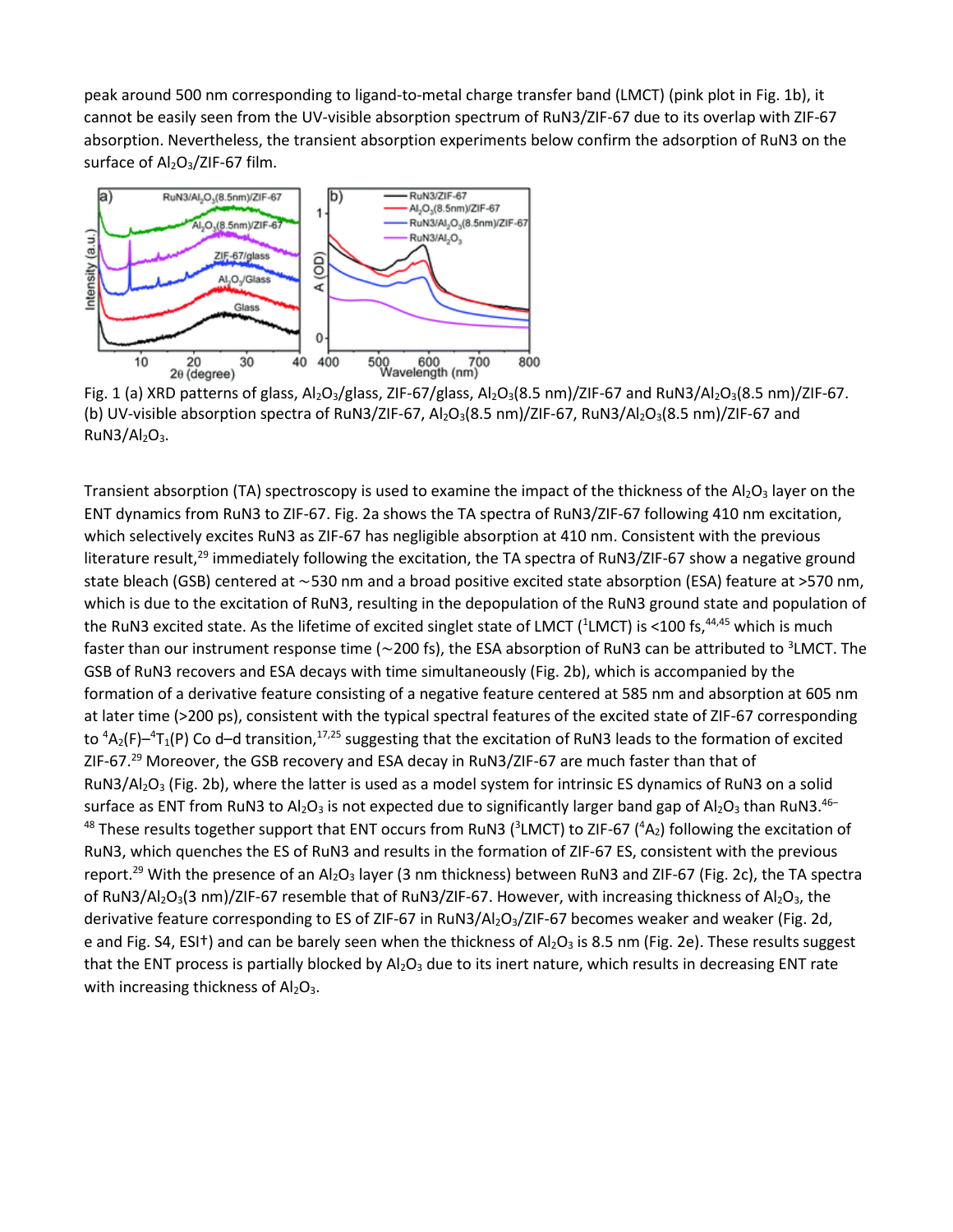

Fig. 2 Transient absorption spectra of RuN3/ZIF-67 (a), RuN3/Al2O<sub>3</sub>(3 nm)/ZIF-67 (c), RuN3/Al<sub>2</sub>O<sub>3</sub>(5 nm)/ZIF-67 (d), and RuN3/Al<sub>2</sub>O<sub>3</sub>(8.5 nm)/ZIF-67 (e). (b) The comparison of GSB recovery and ESA decay kinetics of RuN3 on ZIF-67 and  $Al_2O_3$ . (f) The comparison of GSB recovery kinetics of RuN3 on different substrates.

The dependence of the ENT process on  $Al_2O_3$  thickness can be more clearly seen from the comparison of the GSB kinetics of RuN3 at 525 nm (Fig. 2f) or ESA of RuN3 (Fig. S5, ESI†) among RuN3/Al2O3/ZIF-67 samples with different thickness of Al<sub>2</sub>O<sub>3</sub>. As shown in Fig. 2f, the GSB recovery kinetics of RuN3/Al<sub>2</sub>O<sub>3</sub>/ZIF-67 become slower with increasing thickness of  $Al_2O_3$ , consistent with the assignment above. Since the recovery lifetime of GSB of these RuN3/Al2O3/ZIF-67 samples is much longer than 5 ns, which is beyond our TA time window, the ENT time was calculated based on the half lifetime (*τ*<sub>1/2</sub>), which is the time that the kinetic trace decays to half of its maximum amplitude. As listed in Table 1, *τ*<sub>1/2</sub> for RuN3/Al<sub>2</sub>O<sub>3</sub>/ZIF-67 with 0 nm, 3 nm, 5 nm, 6.5 nm, and 8.5 nm is 96 ps, 158 ps, 182 ps, 287 ps, and 528 ps, respectively. According to these half lifetimes, we estimated the ENT time according to eqn (1).1/ $\tau_{1/2}$  = 1/ $\tau_0$  + 1/ $\tau_{ENT}(1)$  $\eta$  =  $\tau_{1/2}/\tau_{ENT}(2)$ where  $\tau_{ENT}$  is the ENT time from RuN3 to ZIF-67 and *τ*<sup>0</sup> is the intrinsic ES decay time of RuN3. ENT efficiency (*η*) can then be calculated according to eqn (2). The calculated ENT efficiency is also listed in Table 1. The ENT efficiency decreased almost half (from 90.6% to 46.0%) when the thickness of the Al<sub>2</sub>O<sub>3</sub> thin film increased to 8.5 nm, indicating that the ENT efficiency in the RuN3/ZIF-67 system is sensitive to the distance between RuN3 and ZIF-67.

**Table 1** The half lifetime of RuN3 GSB on different films and estimated ENT time and efficiency of RuN3/Al2O3/ZIF-67 films

|                                                   | $\tau_{1/2}$ (ps) | $\tau_{ENT}$ (ps) | $\eta_{ENT}$ (100%) |
|---------------------------------------------------|-------------------|-------------------|---------------------|
| RuN3/ZIF-67                                       | 96                | 106               | 90.6                |
| RuN3/Al <sub>2</sub> O <sub>3</sub> (3 nm)/ZIF-67 | 158               | 188               | 84.0                |
| RuN3/Al2O3 (5 nm)/ZIF-67                          | 182               | 223               | 81.6                |
| RuN3/Al2O3 (6.5 nm)/ZIF-67                        | 287               | 406               | 70.7                |
| RuN3/Al2O <sub>3</sub> (8.5 nm)/ZIF-67            | 528               | 1147              | 46.0                |
| $RuN3/Al_2O_3(\tau_0)$                            | 978               |                   |                     |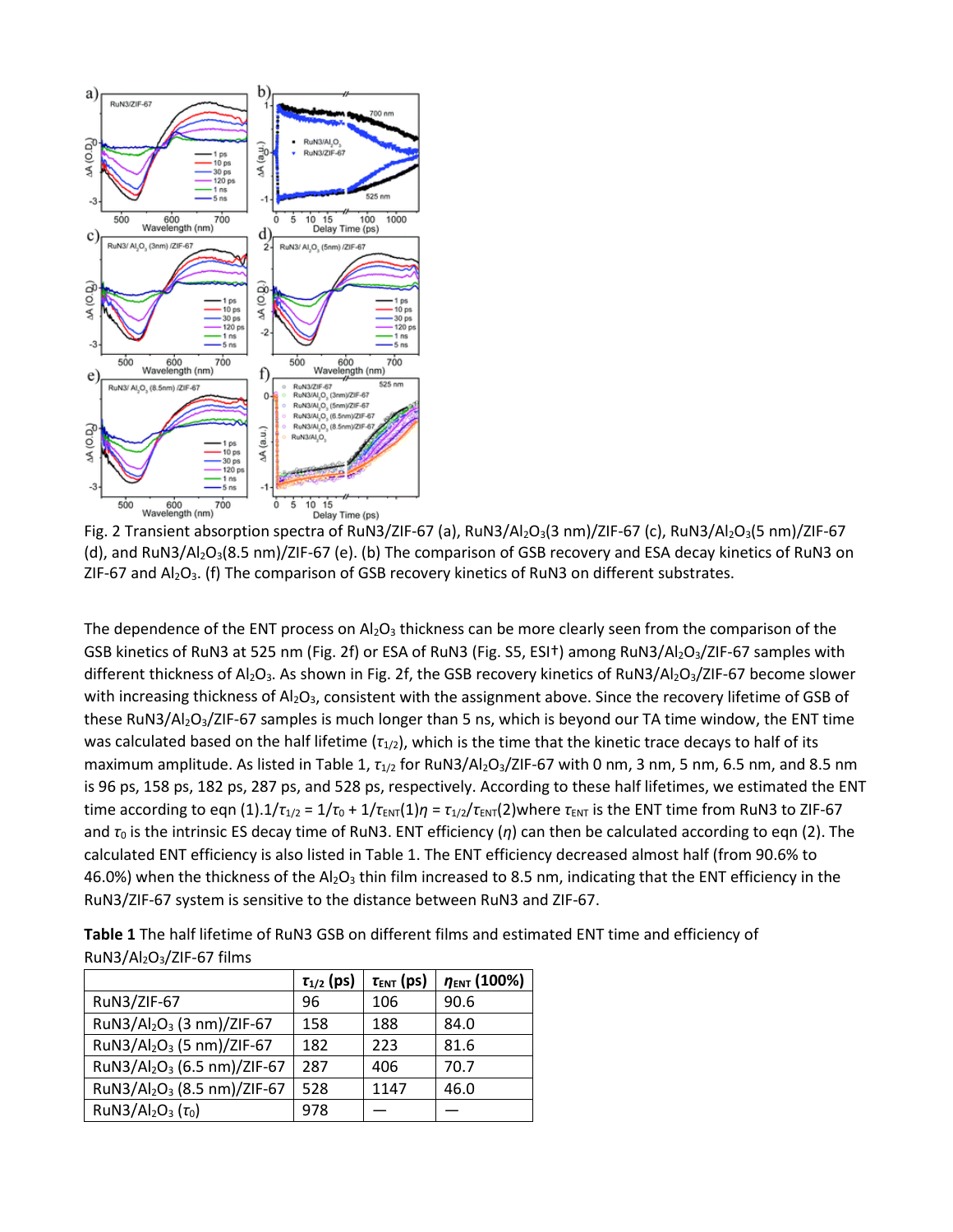The theoretical Förster radius of this system was estimated by fitting the experimental data using eqn  $(3)$ :<sup>33,39,40</sup> $\eta$  = 1/[1 + ( $R/R_0$ <sup>4</sup>](3)where  $R_0$  and  $R$  are the Förster radius and distance between the donor and acceptor, respectively.  $R_0$  equals R when the ENT efficiency reaches 50%. In the fitting process, the distance between ZIF-67 and RuN3 without Al<sub>2</sub>O<sub>3</sub> (*r*) and the Förster radius (*R*<sub>0</sub>) were used as fitting parameters, where *R* is the sum of *r* and the thickness of the Al<sub>2</sub>O<sub>3</sub> layer. As shown in Fig. 3, the experimental results can be adequately fit by the proposed model. From the best fitting, we obtained an *r* value of 5.7 nm and  $R_0$  of 14.4 nm. The  $R_0$  value in this system is much higher than the previously reported molecular donor/acceptor system (<5 nm).<sup>29,49,50</sup> Given that a larger R<sub>0</sub> value results in higher FRET efficiency (eqn (3)),<sup>50,51</sup> the much higher value in the current RuN3/ZIF-67 than the molecular systems suggests that the framework of ZIF might be beneficial for the ENT process. In addition, a larger R<sub>0</sub> value can typically facilitate long–range energy transfer,<sup>52</sup> which suggests the potential of further enhancing the light absorption ability of ZIF systems through controlling the ENT process.



Fig. 3 The ENT efficiency as a function of distance between ZIF-67 and RuN3.

#### Conclusion

In summary, we report the ENT dynamics from RuN3 to ZIF-67 and the impact of distance between RuN3 (donor) and ZIF-67 (acceptor) on ENT efficiency, where the distance between the donor and acceptor was controlled by tuning the thickness of the  $Al_2O_3$  film deposited on the surface of ZIF-67 using atomic layer deposition (ALD). Using transient absorption spectroscopy, we show that the ENT efficiency decreases with increasing thickness of the Al<sub>2</sub>O<sub>3</sub> layer between RuN3 and ZIF-67. According to these experimental results, the Förster radius for this system was estimated to be 14.4 nm, which is much larger than many molecular donor/acceptor systems, suggesting the promise of enhancing the light harvesting capability of ZIFs through the ENT process. This work not only demonstrates the capability to tuning the distance of the donor and acceptor by depositing different-thickness  $Al_2O_3$  layers using ALD but also provides new insight into controlling the ENT dynamics in RuN3/ZIF-67.

#### Author contributions

The manuscript was written through contributions of all authors. All authors have given approval to the final version of the manuscript.

## Conflicts of interest

There are no conflicts to declare.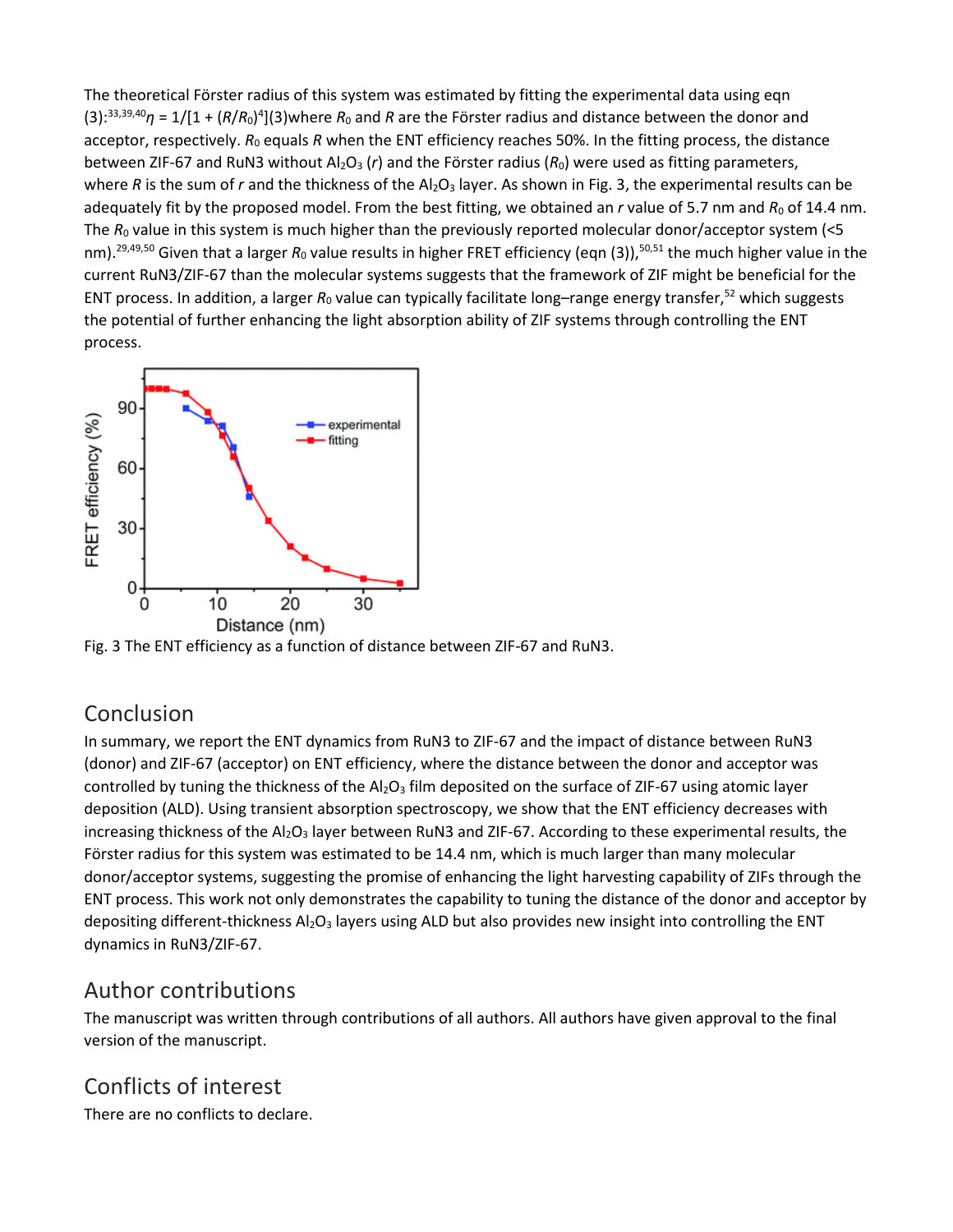#### Acknowledgements

This work was supported by National Science Foundation (DMR-1654140) and ACS-PRF (57503-DNI6). Wenhui Hu acknowledge the John J. Eisch fellowship during the 2019–2020 academic year.

#### Notes and references

- 1. R. Banerjee, A. Phan, B. Wang, C. Knobler, H. Furukawa, M. O'Keeffe and O. M. Yaghi, *Science*, 2008, **319**, 939 —943.
- 2. Y. Q. Tian, Z. X. Chen, L. H. Weng, H. B. Guo, S. Gao and D. Y. Zhao, *Inorg. Chem.*, 2004, **43**, 4631 —4635.
- 3. H. Hayashi, A. P. Cote, H. Furukawa, M. O'Keeffe and O. M. Yaghi, *Nat. Mater.*, 2007, **6**, 501 —506.
- 4. S. R. Venna, J. B. Jasinski and M. A. Carreon, *J. Am. Chem. Soc.*, 2010, **132**, 18030 —18033.
- 5. B. Wang, A. P. Cote, H. Furukawa, M. O'Keeffe and O. M. Yaghi, *Nature*, 2008, **453**, 207 —211.
- 6. Q. L. Song, S. K. Nataraj, M. V. Roussenova, J. C. Tan, D. J. Hughes, W. Li, P. Bourgoin, M. A. Alam, A. K. Cheetham, S. A. Al-Muhtaseb and E. Sivaniah, *Energy Environ. Sci.*, 2012, **5**, 8359 —8369.
- 7. S. Japip, H. Wang, Y. C. Xiao and T. S. Chung, *J. Membr. Sci.*, 2014, **467**, 162 —174.
- 8. F. Cacho-Bailo, G. Caro, M. Etxeberria-Benavides, O. Karvan, C. Tellez and J. Coronas, *Chem. Commun.*, 2015, **51**, 11283 —11285.
- 9. Y. Hu, Z. X. Liu, J. Xu, Y. N. Huang and Y. Song, *J. Am. Chem. Soc.*, 2013, **135**, 9287 —9290.
- 10. G. Lu and J. T. Hupp, *J. Am. Chem. Soc.*, 2010, **132**, 7832 —7833.
- 11. W. Meng, Y. Y. Wen, L. Dai, Z. X. He and L. Wang, *Sens. Actuators, B*, 2018, **260**, 852 —860.
- 12. C. H. Kuo, Y. Tang, L. Y. Chou, B. T. Sneed, C. N. Brodsky, Z. P. Zhao and C. K. Tsung, *J. Am. Chem. Soc.*, 2012, **134**, 14345 —14348.
- 13. L. T. L. Nguyen, K. K. A. Le, H. X. Truong and N. T. S. Phan, *Catal. Sci. Technol.*, 2012, **2**, 521 —528.
- 14. J. Zakzeski, A. Debczak, P. C. A. Bruijnincx and B. M. Weckhuysen, *Appl. Catal., A*, 2011, **394**, 79 —85.
- 15. H. Yang, X. W. He, F. Wang, Y. Kang and J. Zhang, *J. Mater. Chem.*, 2012, **22**, 21849 —21851.
- 16. J. N. Qin, S. B. Wang and X. C. Wang, *Appl. Catal., B*, 2017, **209**, 476 —482.
- 17. B. Pattengale, S. Z. Yang, S. Lee and J. Huang, *ACS Catal.*, 2017, **7**, 8446 —8453.
- 18. S. W. Liu, F. Chen, S. T. Li, X. X. Peng and Y. Xiong, *Appl. Catal., B*, 2017, **211**, 1 —10.
- 19. M. Wang, J. X. Liu, C. M. Guo, X. S. Gao, C. H. Gong, Y. Wang, B. Liu, X. X. Li, G. G. Gurzadyan and L. C. Sun, *J. Mater. Chem. A*, 2018, **6**, 4768 —4775.
- 20. W. M. Zhang, X. Y. Yao, S. N. Zhou, X. W. Li, L. Li, Z. Yu and L. Gu, *Small*, 2018, **14**, 1704435.
- 21. N. N. Du, C. M. Wang, R. Long and Y. J. Xiong, *Nano Res.*, 2017, **10**, 3228 —3237 .
- 22. S. B. Wang, B. Y. Guan, X. Wang and X. W. D. Lou, *J. Am. Chem. Soc.*, 2018, **140**, 15145 —15148 .
- 23. X. Wang, L. Yu, B. Y. Guan, S. Y. Song and X. W. Lou, *Adv. Mater.*, 2018, **30**, 1801211 .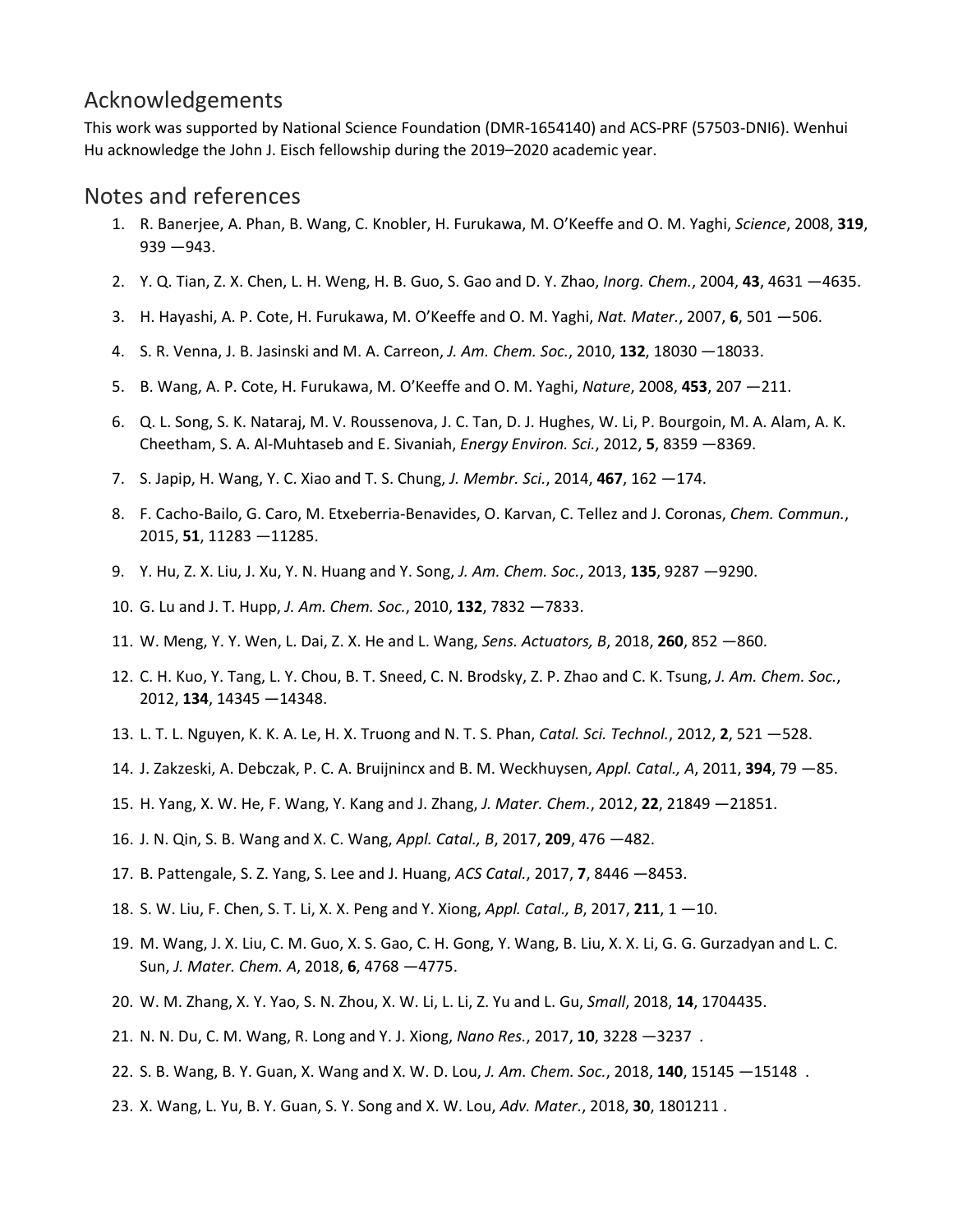- 24. A. Aijaz, J. Masa, C. Rosler, W. Xia, P. Weide, A. J. R. Botz, R. A. Fischer, W. Schuhmann and M. Muhler, *Angew. Chem., Int. Ed.*, 2016, **55**, 4087 —4091.
- 25. B. Pattengale, S. Z. Yang, J. Ludwig, Z. Q. Huang, X. Y. Zhang and J. Huang, *J. Am. Chem. Soc.*, 2016, **138**, 8072 —8075.
- 26. B. Pattengale, D. J. SantaLucia, S. Z. Yang, W. H. Hu, C. M. Liu, X. Y. Zhang, J. F. Berry and J. Huang, *J. Am. Chem. Soc.*, 2018, **140**, 11573 —11576.
- 27. B. Pattengale and J. Huang, *Phys. Chem. Chem. Phys.*, 2018, **20**, 14884 —14888.
- 28. H. Kato and K. Akimoto, *J. Am. Chem. Soc.*, 1974, **96**, 1351 —1357.
- 29. S. Z. Yang, B. Pattengale, E. L. Kovrigin and J. Huang, *ACS Energy Lett.*, 2017, **2**, 75 —80.
- 30. Y. X. Zhou, W. H. Hu, S. Z. Yang and J. Huang, *Phys. Chem. Chem. Phys.*, 2020, **22**, 3849 —3854.
- 31. R. S. Swathi and K. L. Sebastian, *J. Chem. Sci.*, 2009, **121**, 777 —787.
- 32. R. Narayanan, M. Deepa and A. K. Srivastava, *J. Mater. Chem. A*, 2013, **1**, 3907 —3918.
- 33. H. T. Zhou, C. B. Qin, R. Y. Chen, W. J. Zhou, G. F. Zhang, Y. Gao, L. T. Xiao and S. T. Jia, *J. Phys. Chem. Lett.*, 2019, **10**, 2849 —2856.
- 34. R. E. Dale and J. Eisinger, *Biopolymers*, 1974, **13**, 1573 —1605.
- 35. B. Albinsson, M. P. Eng, K. Pettersson and M. U. Winters, *Phys. Chem. Chem. Phys.*, 2007, **9**, 5847 5864.
- 36. C. R. Sabanayagam, J. S. Eid and A. Meller, *J. Chem. Phys.*, 2005, **122**, 061103.
- 37. A. A. Deniz, M. Dahan, J. R. Grunwell, T. J. Ha, A. E. Faulhaber, D. S. Chemla, S. Weiss and P. G. Schultz, *Proc. Natl. Acad. Sci. U. S. A.*, 1999, **96**, 3670 —3675.
- 38. R. B. Sekar and A. Periasamy, *J. Cell Biol.*, 2003, **160**, 629 —633.
- 39. F. Federspiel, G. Froehlicher, M. Nasilowski, S. Pedetti, A. Mahmood, B. Doudin, S. Park, J. O. Lee, D. Halley, B. Dubertret, P. Gilliot and S. Berciaud, *Nano Lett.*, 2015, **15**, 1252 —1258.
- 40. R. S. Swathi and K. L. Sebastian, *J. Chem. Phys.*, 2009, **130**, 086101.
- 41. T. Park, H. Kim, M. Leem, W. Ahn, S. Choi, J. Kim, J. Uh, K. Kwon, S. J. Jeong, S. Park, Y. Kim and H. Kim, *RSC Adv.*, 2017, **7**, 884 —889.
- 42. V. Vandalon and W. Kessels, *Langmuir*, 2019, **35**, 10374 —10382.
- 43. O. M. E. Ylivaara, X. W. Liu, L. Kilpi, J. Lyytinen, D. Schneider, M. Laitinen, J. Julin, S. Ali, S. Sintonen, M. Berdova, E. Haimi, T. Sajavaara, H. Ronkainen, H. Lipsanen, J. Koskinen, S. P. Hannula and R. L. Puurunen, *Thin Solid Films*, 2014, **552**, 124 —135.
- 44. J. Kallioinen, G. Benko, V. Sundstrom, J. E. I. Korppi-Tommola and A. P. Yartsev, *J. Phys. Chem. B*, 2002, **106**, 4396 —4404.
- 45. N. H. Damrauer, G. Cerullo, A. Yeh, T. R. Boussie, C. V. Shank and J. K. McCusker, *Science*, 1997, **275**, 54 —57.